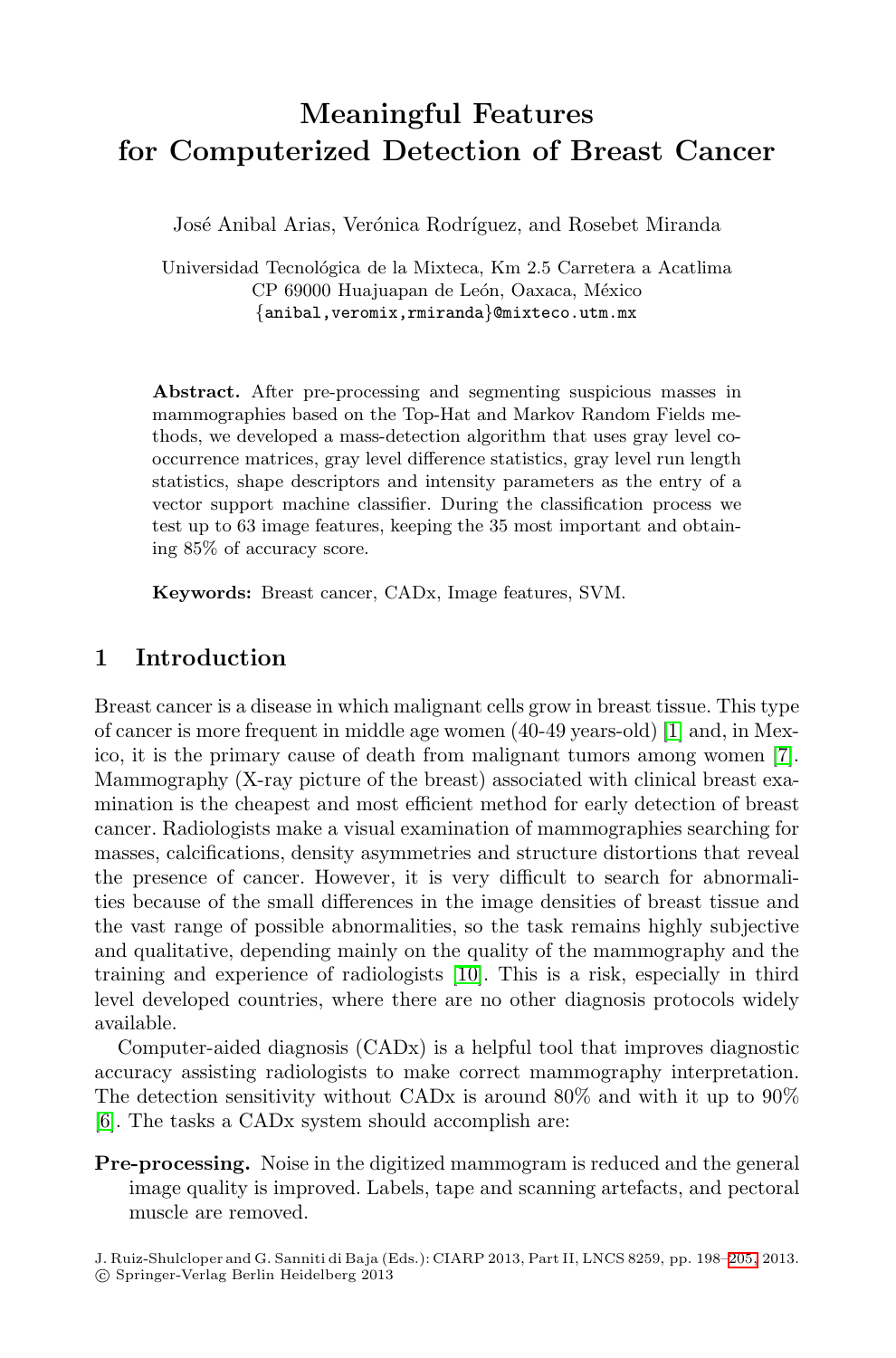**Segmentation.** Suspicious regions are isolated to b[e](#page-7-2) [la](#page-7-2)ter classified as abnormality (true positive) or tissue (false positive).

**Feature Extraction.** Several features are obtained from the suspicious regions. **Classification.** CADx system declares each detected region as an abnormality or normal breast tissue. Also, in this stage, if the region is an abnormality, their malignant or benign class is determined.

<span id="page-1-0"></span>Several CADx systems h[ave](#page-1-0) been developed for research purposes [15], but there is no report of any commercial system available. We intend to develop one for detection and [d](#page-2-0)iagnosis of masses (in a first version, identifying other abnormalities later) an[d m](#page-2-1)ake it available to public health institutions. In this work, we pre[sen](#page-5-0)t the last two stages of a CADx system that identifies masses in mammographies. Masses are subtle areas (2-30 mm in diameter) with smooth boundaries and high densities and represent the most difficult type of lesion to detect and characterize.

The paper is organized as follows. In Section 2, we describe several approaches for automated detection and classification of masses in mammograms. The data used in our tests is mentioned in Section 3. The different features generated from suspicious regions are des[crib](#page-7-3)ed in [Se](#page-6-0)ction 4. The classifier and the experimental results are presented in Section 5. Finally, conclusions and future work are given in Section 6.

# **2 Related Work**

Several methods have been proposed for mammography mass detection. Excellent state of art reviews are presented in [11] and [2], showing an evaluation of several methods for enhancement of mammographic [ima](#page-7-4)ges, detection and classification of masses.

Rojas and Nandi [13] proposed a three stages method to perform mass detection. The [fi](#page-7-5)rst one is a multilevel adaptative process based on local statistical measure of the pixel intensities and morphological operators to enhance breast structures. In the next stage, the images are segmented by applying thresholding and Gaussian filtering. Finally, the selection of suspicious regions is performed by means of a ran[ki](#page-6-1)ng system that uses 18 shape and intensity features. The method was tested on 57 mammographic images of masses from the MIAS database [17], [and](#page-7-6) achieved a sensitivity of 80% at 2.3 false-positives per image.

An interesting method for reduction of false positives in mass detection is presented by Llado et al. [9]. The basic idea of their approach is the use of Local Binary Patterns for texture descriptions of ROIs. Support Vector Machines (SVM) with a polynomial kernel performed classification of mass and normal breast tissue. Their approach was evaluated on 1792 ROIs extracted from the DDSM mamographic database [5], and reported a mean Az value (area under the ROC curve) of 0.94.

Sampaio et al. [14] proposed a methodology based on Cellular Neural Networks, geostatistic functions and Support Vector Machines. In the first step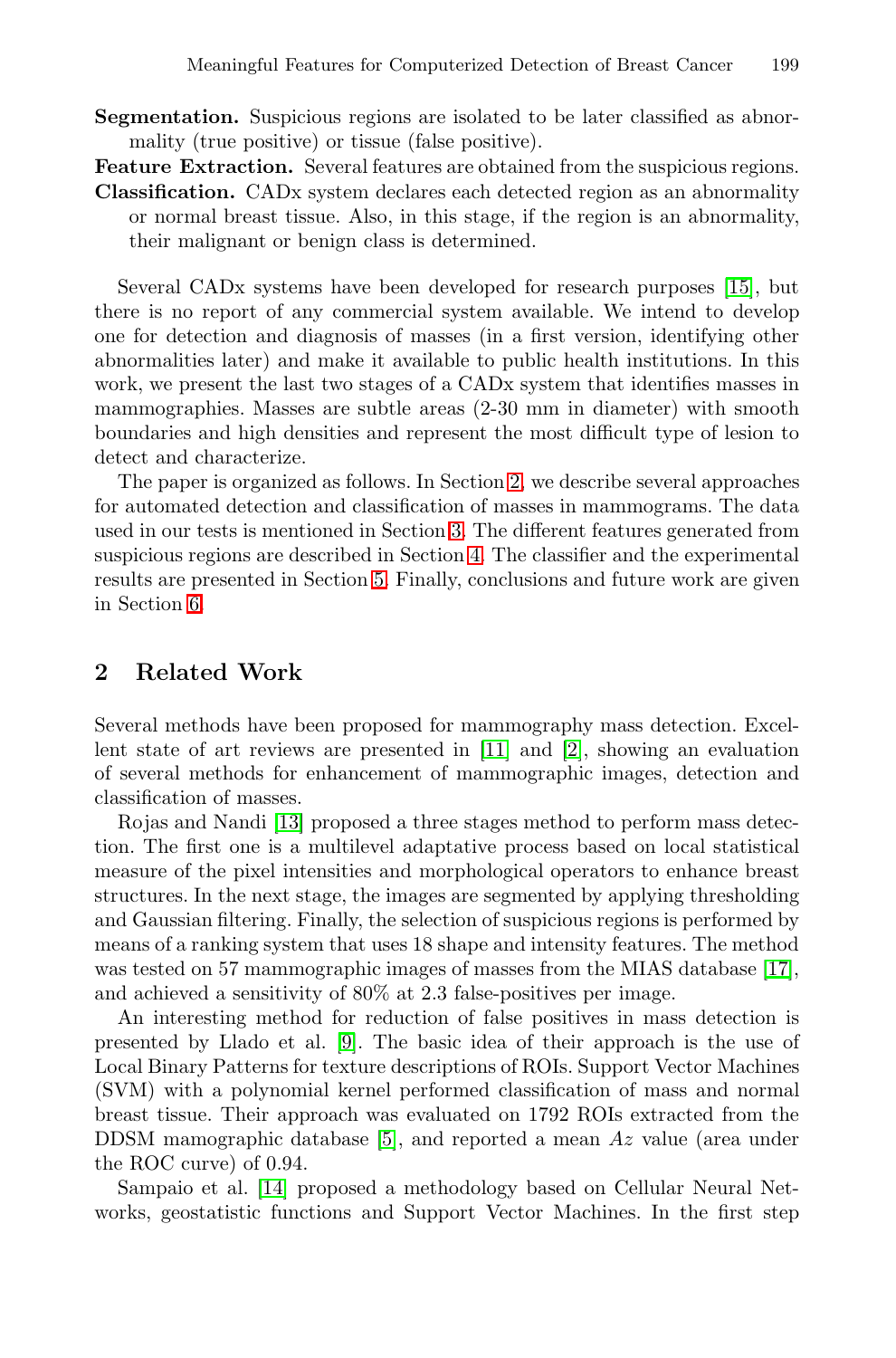<span id="page-2-0"></span>of their methodology, the images are pre-processed by using Hough Transform, K-means and morpholog[ical](#page-7-4) operators. Identification of suspicious regions is performed by segmentation with Cellular Neural Networks. A SVM classifier that uses shape and texture features is proposed with a sensitivity of 80% at 0.84 false positives per image.

## <span id="page-2-2"></span>**3 Database**

Our method was tested on a subse[t o](#page-2-2)f images extracted from the Mammographic Image Analysis Society (MIAS) database [17]. This publicly available digitized database contains left and right breast images in mediolateral oblique (MLO) view that represent the mammograms of 161 patients with ages between 50 and 65. All images were digitized at a resolution of 1024*×*1024 pixels and at 8-bit gray scale level.

The chosen set corresponds to masses annotated as spiculated, circumscribed or miscellaneous (ill-defined masses). The summary of this dataset by type of mass and density of breast tissue is shown in Table 1.

**Table 1.** Summary of MIAS images used

|                  |  | Fatty Fatty-Glandular Dense-Glandular Total |    |
|------------------|--|---------------------------------------------|----|
| Circumscribed 13 |  |                                             | 24 |
| Miscellaneous    |  |                                             | 15 |
| Spiculated       |  |                                             | 19 |
| Total            |  |                                             |    |

<span id="page-2-1"></span>For decreasing computational cost, all images were reduced by a factor of two. Moreover, the  $3 \times 3$  median filter was applied to reduce noise, and labels and pectoral muscle were manually extracted from the images with help of the ImageJ program [12]. With the purpose to filter and enhance the contrast of the possible mass regions, the Top-Hat transform was applied to all images. A disk was used as structural element to filter suspicious regions. The size of the disk was iteratively modified from two pixels to the width of breast area. Then, detection of suspicious regions (ROIs) was done by applying segmentation based on texture and Markov Random Fields. A Gaussian observation model with three texture features of first order: mean, standard deviation, and entropy, was used. In total, 278 ROIs of different sizes were identified, from which, 50 represent suspicious masses, while the other 228, normal tissue. These ROIs are the entry to the classification stage.

#### **4 Features**

The following stage of mass detection by CADx systems is the feature extraction and selection. The feature space is very large and complex, but only some of features are significant. After years of intensive research, hundreds of features have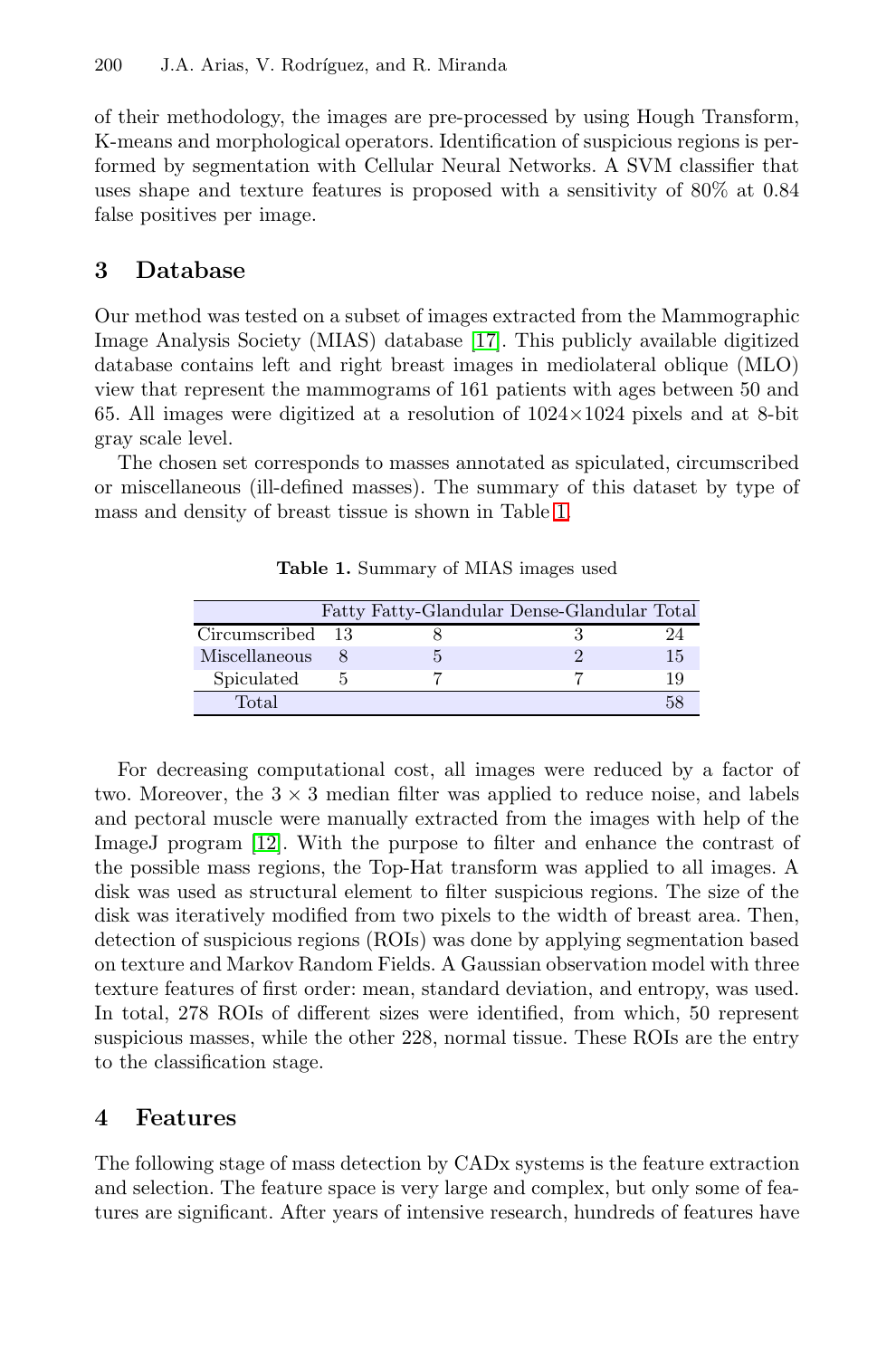been proposed. But using many features degrades the performance of the classifiers, so that redundant features should be removed to improve the performance of the classifier. There are basically three types of features: intensity, geometric and texture features. After reviewing many feature evaluation initiatives [8], [18], [20], we chose an important and discriminative subset of 35 features for mass detection.

## **4.1 Intensity Features**

Three basic statistics of the detected ROIs were used: skewness, kurtosis and entropy.

### **4.2 Shape Features**

Before the extraction of these features, the detected ROIs are binarized and processed to identify their boundaries. In Fig. 1 some examples of results for these processes are shown. Seven features were directly calculated from the pixels in the boundaries and within area of ROIs: perimeter, area, compactness, and the first four central invariant moments.



**Fig. 1.** ROI processing for shape features extraction

#### **4.3 Texture Features**

Texture is the term used to characterize the surface of a given region, and it is one of the main features used in identifying ROIs in an image [3]. In general, texture features can be grouped into three classes based on what they are derived from: Gray-level co-occurrence matrices, Gray-level difference statistics, and Gray-level run length statistics.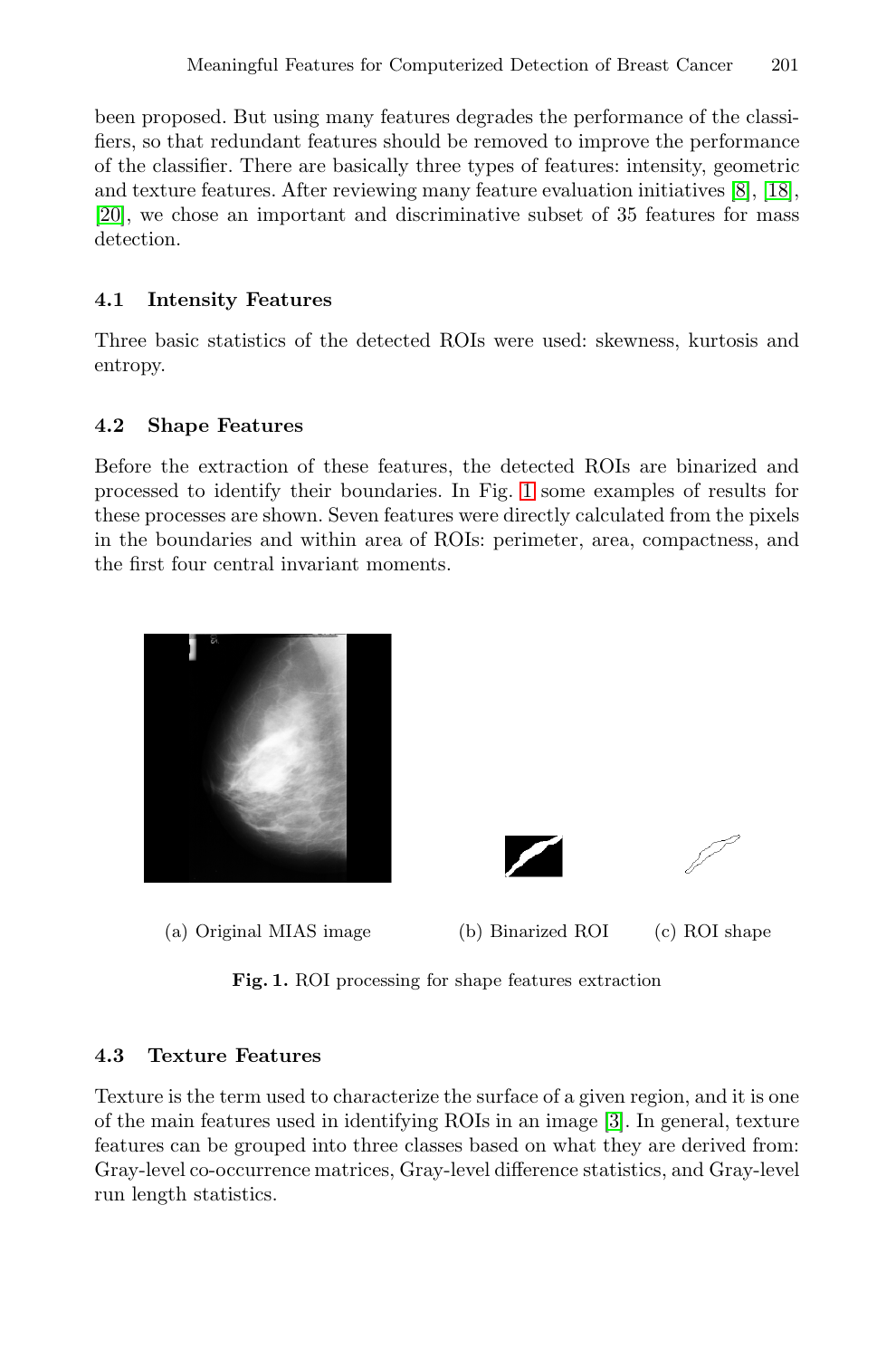#### 202 J.A. Arias, V. Rodríguez, and R. Miranda

**Gray-Level Co-occurrence Matrix (GLCM).** An element of the GLCM matrix  $P(i, j, d, \theta)$  is defined as the joint probability that the gray levels i and j occur separated by a distance d and along direction  $\theta$  of the image [2]. Four [G](#page-7-7)LCM matrices were calculated from each ROI using  $\theta = \{0^\circ, 45^\circ, 90^\circ, 135^\circ\}$ and  $d = 1$ . From these matrices, the six following features were obtained (and averaged in the four directions): contrast, correlation, variance, energy, entropy and homogeneity.

**Gray-Level Difference Statistics (GLDS).** The GLDS vector is the histogram of the absolute difference of pixel pai[rs](#page-6-3) which are separated by a given displacement  $\delta$  [19]. Also, to obtain GLDS features, four forms of the vector  $\delta$ were considered: (0, d),(*−*d, d),(d, 0), and (*−*d, *<sup>−</sup>*d). Three textural features were measured and averaged (considering  $d = 1$ ) from these vectors: mean, entropy and [var](#page-6-3)iance.

**Gray-Level Run Length Statistics (GRLS).** The GRLS method is based on computing the number of gray-level runs of various lengths [4]. A gray-level run is a set of consecutive and collinear pixel points having the same gray-level value. The length of the run is the number of pixels in the run. For an  $M \times N$ run length matrix  $p(i, j)$ , M is the number of gray levels and N is the maximum run length. In a study [4], four feature extraction functions following the idea of joint statistical measure of gray level and run length gave better performance:

1. Short run low gray level emphasis (SRLGE)

$$
SRLGE = \frac{1}{n_r} \sum_{i=1}^{M} \sum_{j=1}^{N} \frac{p(i,j)}{i^2 \cdot j^2}
$$
 (1)

2. Short run high gray level emphasis (SRHGE)

$$
SRHGE = \frac{1}{n_r} \sum_{i=1}^{M} \sum_{j=1}^{N} \frac{p(i,j) \cdot i^2}{j^2}
$$
 (2)

3. Long run low gray level emphasis (LRLGE)

$$
LRLGE = \frac{1}{n_r} \sum_{i=1}^{M} \sum_{j=1}^{N} \frac{p(i,j) \cdot j^2}{i^2}
$$
 (3)

4. Long run high gray level emphasis (LRHGE)

$$
LRHGE = \frac{1}{n_r} \sum_{i=1}^{M} \sum_{j=1}^{N} p(i,j) \cdot i^2 \cdot j^2
$$
 (4)

where  $n_r$  is the total number of runs.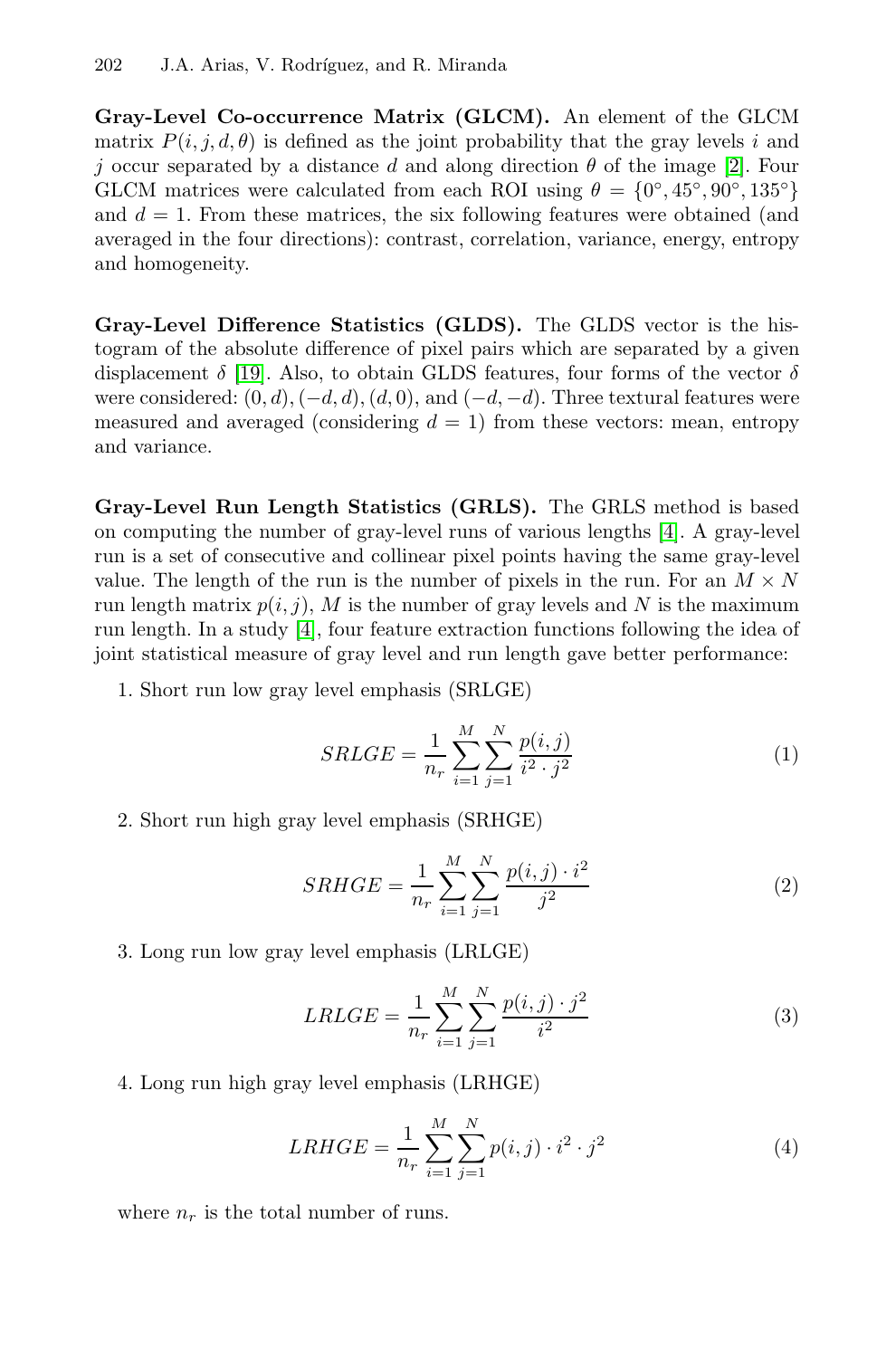<span id="page-5-0"></span>These four features were calculated in four positive directions: 0◦, 45◦, 90◦ and 135◦ (16 features) for Test 2. For Test 1 we add seven more features calculated in four directions (28 features): Short Run Emphasis (SRE), Long Run Emphasis [\(](#page-7-8)LRE), Gray-Level Nonuniformity (GLN), Run Length Nonuniformity (RLN), Run Percentage (RP), Low Gray-Level Run Emphasis (LGRE), High Gray-Level Run Emphasis (HGRE).

## **5 Classification and Experimental Results**

## **5.1 Support Vector Machine (SVM)**

SVM classifier [16] is a relative new option for doing classification. It has their roots in the existence of an optimal (in the sense of quadratic convex optimization) hyperplane that separates two classes. Data is projected by means of a kernel function in a high-dimensional space and, in this space, the hyperplane is linear, but their projection back in original space is non-linear. In our experiments we use a radial basis function (RBF) kernel. The fit of the hyperplane to data is controll[ed](#page-2-1) by the parameter  $\beta$  of the RBF function and the SVM parameter C that controls the width of the classifier's margin.

#### **5.2 Experiments**

For the experiments, the set of 278 detected ROIs was randomly divided in 25 masses and 114 normal tissue segments for training, and the equivalent for testing. In the first experiment (Test 1) we tested the 63 intensity, shape and texture features described in Section 4; the corresponding results are presented in Table 2. In other experiments we tested different subsets of texture features, and the best results were obtained with the first 35 features mentioned in Section 4.

| Parameters           |          | Accuracy Number Accuracy           |           |
|----------------------|----------|------------------------------------|-----------|
|                      |          | in training of support in test set |           |
|                      | set      | vectors                            |           |
| $\beta = 1, C = 2$   | 92.19 %  | 58                                 | 84.18 %   |
| $\beta = 1, C = 10$  | 98.57 %  | 62                                 | 79.86 %   |
| $\beta = 2, C = 2$   | 76.98 %  | 16                                 | 71.95 %   |
| $\beta = 0.5, C = 2$ | 98.57 %  | 98                                 | 84.18 %   |
| $\beta = 1, C = 1$   | $50.4\%$ | 10                                 | $52.52\%$ |

**Table 2.** SVM classification results using a RBF kernel and the full set of 63 features

SVM classifier gave the best results with  $\beta = 1$  and  $C = 2$ ; defining 54 support vectors (Table 3). Differences in the results represent the compromise between accuracy in test stage and number of support vectors. We tested different subsets of texture parameters and different kernels, but we are reporting here the best scores.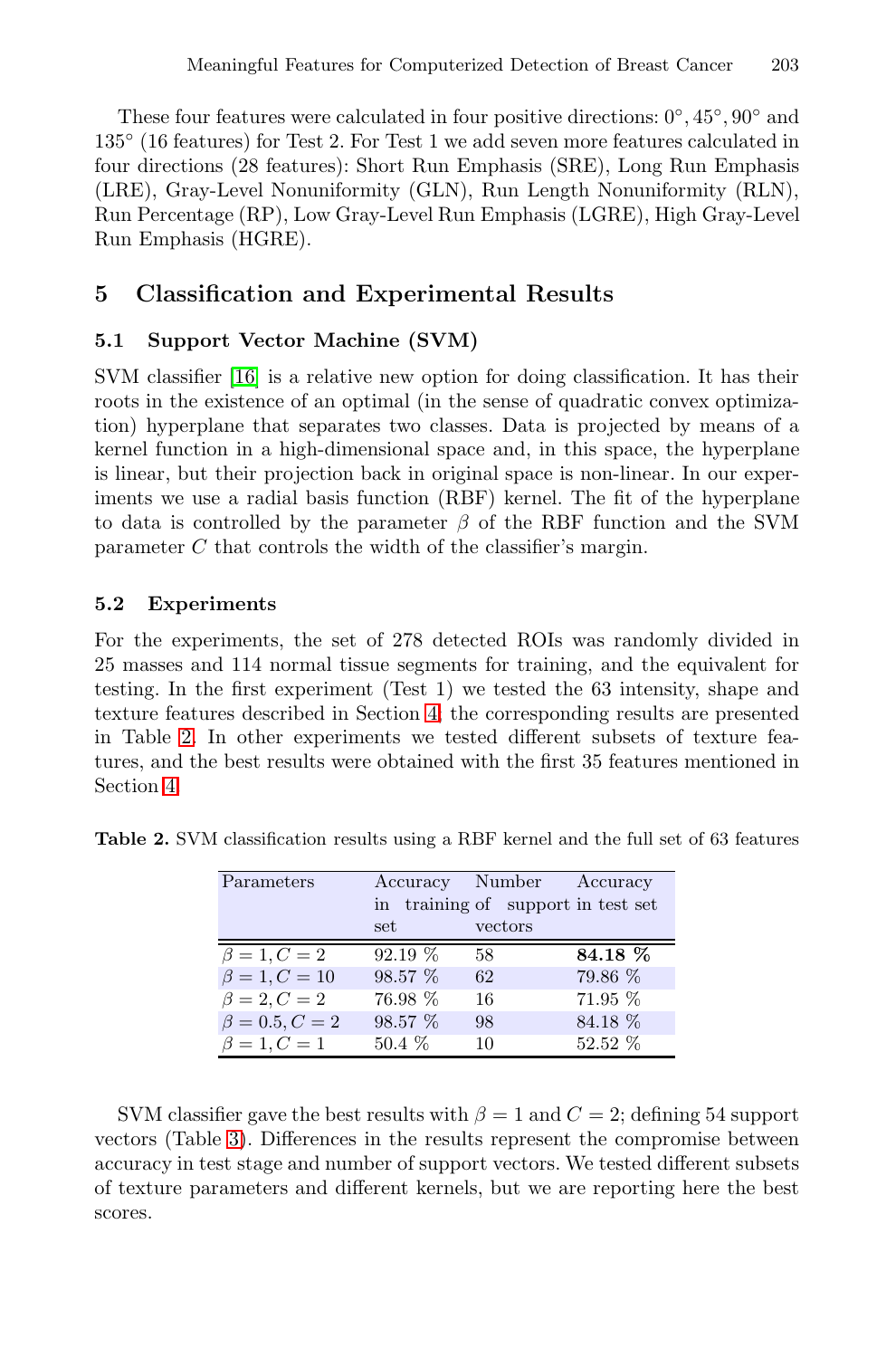| Parameters           |           | Accuracy Number Accuracy<br>in training of support in test set |          |
|----------------------|-----------|----------------------------------------------------------------|----------|
|                      | set       | vectors                                                        |          |
| $\beta=1, C=2$       | 88.49 %   | 54                                                             | 84.18 %  |
| $\beta = 1, C = 10$  | $94.25\%$ | 56                                                             | 78.5 %   |
| $\beta = 2, C = 2$   | 49.7 %    | 8                                                              | 48.3 %   |
| $\beta = 0.5, C = 2$ | $94.25\%$ | 80                                                             | 84.9 %   |
| $\beta = 1, C = 1$   | 74.2 %    | 12                                                             | $71.3\%$ |

**Table 3.** SVM classification results using a RBF kernel and the best 35 features

# **6 Conclusions and Future Work**

We selected and tested some of the simplest and most discriminant features for digital processing of mammographies. After pre-processing and segmenting the ROIs of the MIAS database, SVM classification gives reasonably good accuracy scores with only 35 well known features.

With this framework we can test more shape and texture features, as well as classifiers and combinations among them. We are still far away of our purpuse, but with the future improvement of the different stages, we will be closer to build a working CADx system available for public service.

<span id="page-6-0"></span>**Acknowledgments.** This research is supported by the mexican SEP-PROMEP program within the project "Detección, Segmentación e Identificación de Masas en Imágenes de Mamografía". 103.5/12/4621, (IDCA: 10151 CLAVE: UTMIX-CA-32).

# <span id="page-6-2"></span>**References**

- <span id="page-6-3"></span>1. Brandan, M., Villaseñor, N.: Detección del cáncer de mama: Estado de la mamografía en México. Cancerología: Revista del Instituto Nacional de Cancerología de México 1(3), 147–162 (2006)
- <span id="page-6-1"></span>2. Cheng, H., Shi, X., Min, R., Hu, L., Cai, X., Du, H.: Approaches for automated detection and classification of masses in mammograms. Pattern Recognition 20, 646–668 (2006)
- 3. Chang, T., Kuo, C.: Texture Analysis and classification with tree-structured wavelet transform. IEEE Transactions on Image Processing 2, 429–441 (1993)
- 4. Dasarathy, B., Holder, E.: Image characterizations based on joint gray-level runlength distributions. Pattern Recognition Letters 12, 497–502 (1991)
- 5. Heath, M., Bowyer, K., Kopans, D., Moore, R., Kegelmeyer, W.P.: The digital database for screening mammography. In: Proceedings of the Fifth International Workshop on Digital Mammography, pp. 212–218. Medical Physics Publishing (2001)
- 6. Horsch, A., Hapfelmeier, A.: Needs assessment for next generation computer-aided mammography reference image databases and evaluation studies. International Journal of Computer Assisted Radiology and Surgery 6(6), 749–767 (2011)